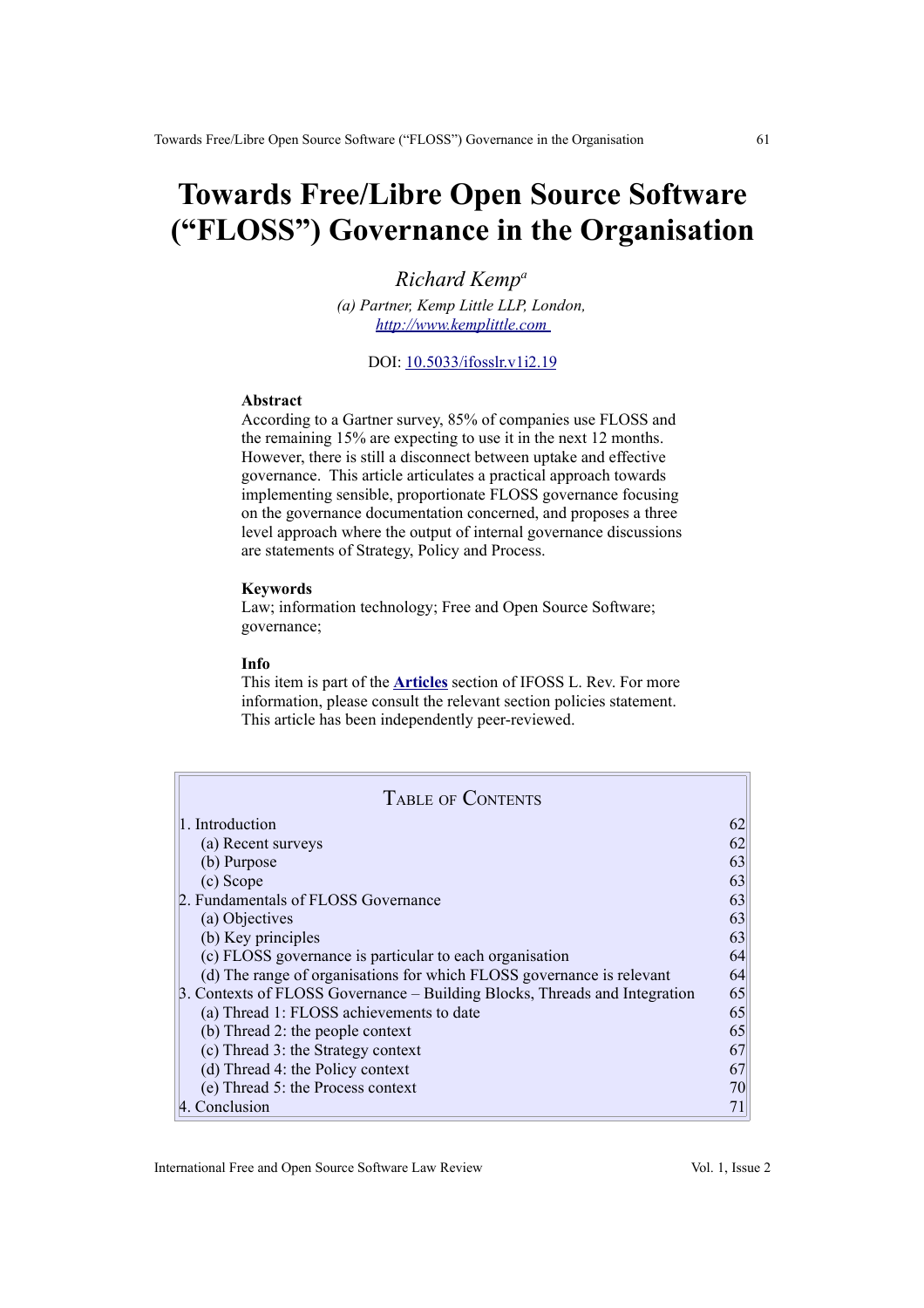## **1. Introduction**

#### **(a) Recent surveys**

When IT consultancy Gartner released its survey in November 2008 of FLOSS use by 274 end user organisations around the world, it came up with two key findings. First, 85% of the companies surveyed then used FLOSS, with the remaining 15% then expecting to in the next 12 months – around the time of writing (November 2009). Secondly, 69% of the companies surveyed had no formal policy for evaluating or cataloguing FLOSS use in their organisation. As in the aftermath of the dotcom bust, continuing tougher economic times are hastening the uptake of FLOSS in the organisation, which on Gartner's figures, now approaches ubiquity. However, by all accounts there is still a disconnect between uptake and effective governance: on Gartner's figures, FLOSS governance remains more widely honoured in the breach than the observance. In the press release that accompanied its November 2008 survey, Laurie Worster, Gartner's research director said:

> "Just because something is free doesn't mean it has no cost. Companies must have a policy for procuring FLOSS, deciding which applications will be supported by FLOSS and identifying the intellectual property risk or supportability risk associated with using FLOSS. Once a policy is in place, then there must be a governance process to enforce it"<sup>[1](#page-1-0)</sup>.

Gartner's findings are corroborated by a survey in March [2](#page-1-1)009 by Black Duck Software<sup>2</sup>, which (although of a smaller survey sample) found that only 40% of larger companies (500 developers or more) had written governance policies and, of the sample as a whole, only one in five had written governance in place.

## **(b) Purpose**

FLOSS governance is now, somewhat belatedly, rising up the corporate agenda<sup>[3](#page-1-2)</sup> and the purpose of this article is to articulate from a practical approach towards implementing sensible, proportionate FLOSS governance focusing on the governance documentation concerned<sup>[4](#page-1-3)</sup>. This approach has as its start point that most organisations wish for reputational

<span id="page-1-3"></span><sup>4</sup>With the historically low take up of more formal FLOSS governance there has until recently been relatively little publicly available online material about FLOSS governance. FLOSS software/support developers Black Duck, Palamida and HP's FOSS Bazaar provide resources at:

Vol. 1, Issue 2 International Free and Open Source Software Law Review

<span id="page-1-0"></span><sup>&</sup>lt;sup>1</sup> Gartner press release of 17 November 2008: "Gartner Says as Number of Business Processes Using Open-Source Software Increases, Companies Must Adopt and Enforce an OSS Policy". Available at: [http://www.gartner.com/it/page.jsp?](http://www.gartner.com/it/page.jsp?id=801412) [id=801412](http://www.gartner.com/it/page.jsp?id=801412)

<span id="page-1-1"></span><sup>&</sup>lt;sup>2</sup> Black Duck press release of 11 March 2009: "Black Duck Survey Reveals Open Source Development Trends". Avalable at:<http://www.blackducksoftware.com/news/releases/2009-03-11>

<span id="page-1-2"></span><sup>&</sup>lt;sup>3</sup>See for example the abstract from IT research company Forrester's paper "Best Practices: Improve Development Effectiveness Through Strategic Adoption Of Open Source" of 2 February 2009: "[FLOSS] is getting renewed attention from application development professionals who are looking for cost-saving alternatives amid the economic recession. But many aren't asking the right question: Instead of "should we adopt [FLOSS]?" they should be asking, "how will we adopt [FLOSS]?" [FLOSS] is already seeping into development shops through a variety of channels, whether managers know it or not. Unchecked tactical adoption of [FLOSS] creates unmanaged risk and unrealized returns, and application development professionals should not tolerate it. Regardless of whether you view adoption of [FLOSS] as desirable or inevitable, the first step in moving from a tactical mess to a strategic plan is to specify the conditions under which [FLOSS] is permissible in your development shop. By creating a concise [FLOSS] policy, re-engineering the software acquisition process, and adding control points to [lifecycle management] processes and tools, application development professionals can shift from tactical responses to conscious integration based on realistic expectations and articulated economic benefits" , available at: [http://www.forrester.com/Research/Document/Excerpt/0,7211,46361,00.html.](http://www.forrester.com/Research/Document/Excerpt/0,7211,46361,00.html)

<sup>•</sup> <http://www.blackducksoftware.com/resources/whitepapers#managingos>(Black Duck);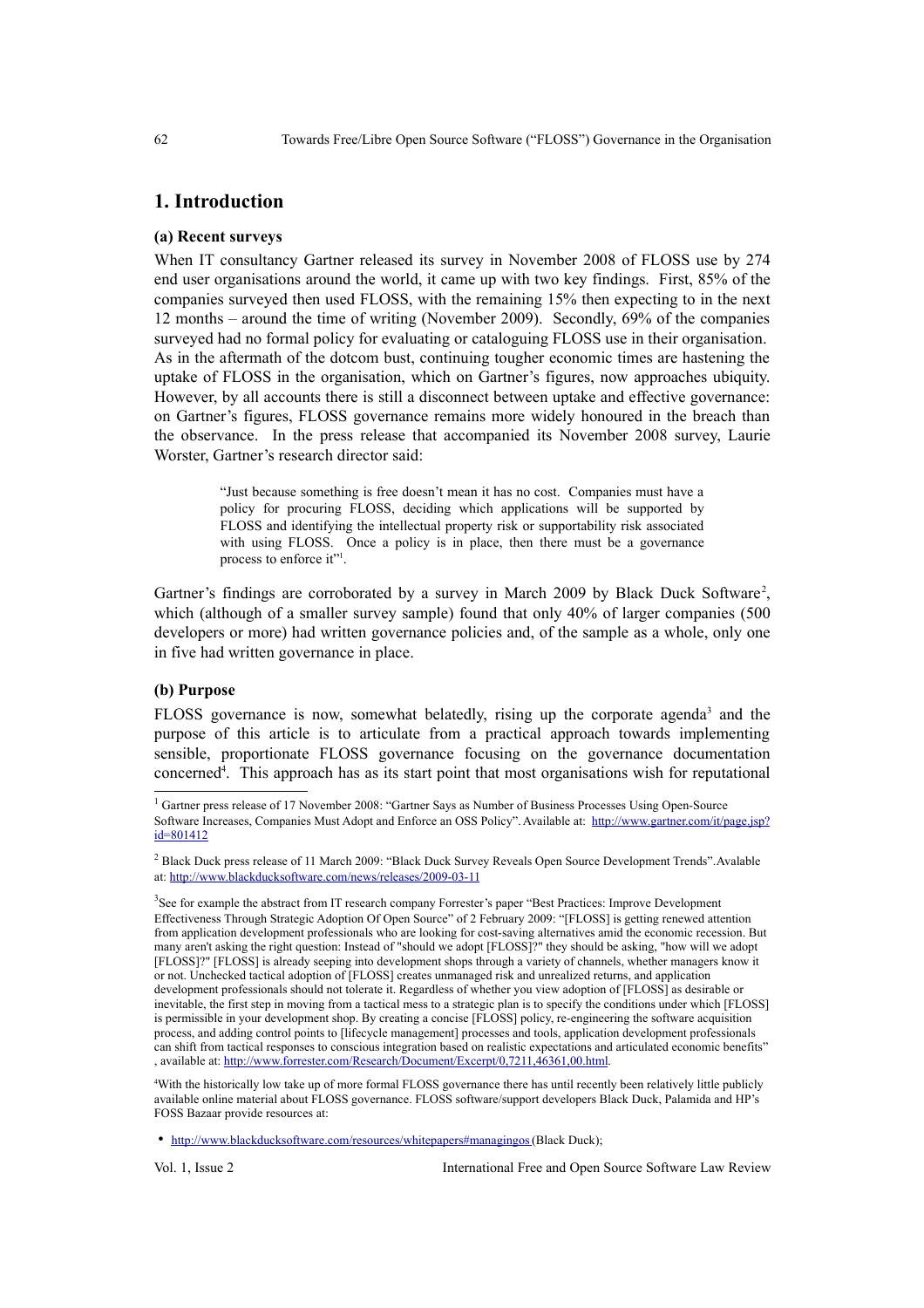Towards Free/Libre Open Source Software ("FLOSS") Governance in the Organisation 63

and competitive reasons to be seen in their use of FLOSS as in other matters to be good corporate citizens. It then proposes a three level approach where the output of internal governance discussions are statements of Strategy, Policy and Process that the relevant stakeholders buy into are then fully integrated around the organisation. There is no magic about such an approach, but it seeks to focus clearly on the high level issues, the policy that the organisation will define for its stakeholders and the day to day processes around implementation – the FLOSS governance toolkit.

## **(c) Scope**

Organisations' circumstances will differ widely so it is not practical to offer template 'one size fits all' documents. However this article offers in the tables below and the commentary pointers towards what stakeholders should consider in developing FLOSS governance for their organisation and the areas that strategy, policy and process statements should cover.

Although the purpose of effective FLOSS governance is to establish a practical, event-driven mechanism so as to enable an organisation to come to the right decisions on the range of particular questions that arise, this article does not itself address any of the granular technical FLOSS issues that continue to absorb significant amounts of management, technical and legal time. These issues include the multiplicity of FLOSS licenses; the 'do's and don'ts' for licences and licence families themselves; and GPL-related issues as to what constitutes 'distribution' or the closeness of information communication triggering requirements on licensing of works of the organisation when combined with other works containing so called reciprocity or copyleft requirements.

# **2. Fundamentals of FLOSS Governance**

## **(a) Objectives**.

Embarking on the journey towards effective FLOSS governance can be a challenging process for any organisation. Starting out, it is critical to know the direction of travel: what are the organisation's objectives for FLOSS and governance? As with other intellectual property based policies and governance, these can generally be succinctly stated around the high level aims of reducing/managing risk and maximising reward by:

- (i) avoiding disputes and managing regulatory risks;
- (ii) achieving good management/housekeeping for a financial event for example, an investment round, IPO, trade sale, etc;
- (iii) customer satisfaction; and
- (iv) being a good FLOSS/corporate citizen.

## **(b) Key principles.**

[process/](http://olex.openlogic.com/wazi/2009/create-an-open-source-governance-process/) (From Policy to Process: Best Practices for Creating an Open Source Governance Process); and <http://www.softwarefreedom.org/resources/2008/foss-primer.pdf>(a Legal Issues Primer for Open Source and Free Software Projects). In the published books, see in particular Meeker, The Open Source Alternative, Wiley, 2008, Chapters 10

(Developing a Corporate Open Source Policy) and 10A (Open Source Corporate Policy) and Woods/Guliani, Open Source for the Enterprise, O'Reilly, 2005, Chapter 7 (Designing an Open Source Strategy).

International Free and Open Source Software Law Review Vol. 1, Issue 2

<sup>•</sup> [http://www.palamida.com/themes/resources/Palamida\\_WhitePaper\\_PCIComplianceAtRisk.pdf](http://www.palamida.com/themes/resources/Palamida_WhitePaper_PCIComplianceAtRisk.pdf) (Palamida);

<sup>•</sup> <https://fossbazaar.org/openSourceGovernanceFundamentals>(White paper on FOSS Governance Fundamentals) and <https://fossbazaar.org/content/best-practices-open-source-governance>(Best Practices in Open Source Governance). See also the OLEX (OpenLogic Exchange) Wazi at<http://olex.openlogic.com/wazi/2009/create-open-source-policy/>(Best Practices for Creating an Open Source Policy) and [http://olex.openlogic.com/wazi/2009/create-an-open-source-governance-](http://olex.openlogic.com/wazi/2009/create-an-open-source-governance-process/)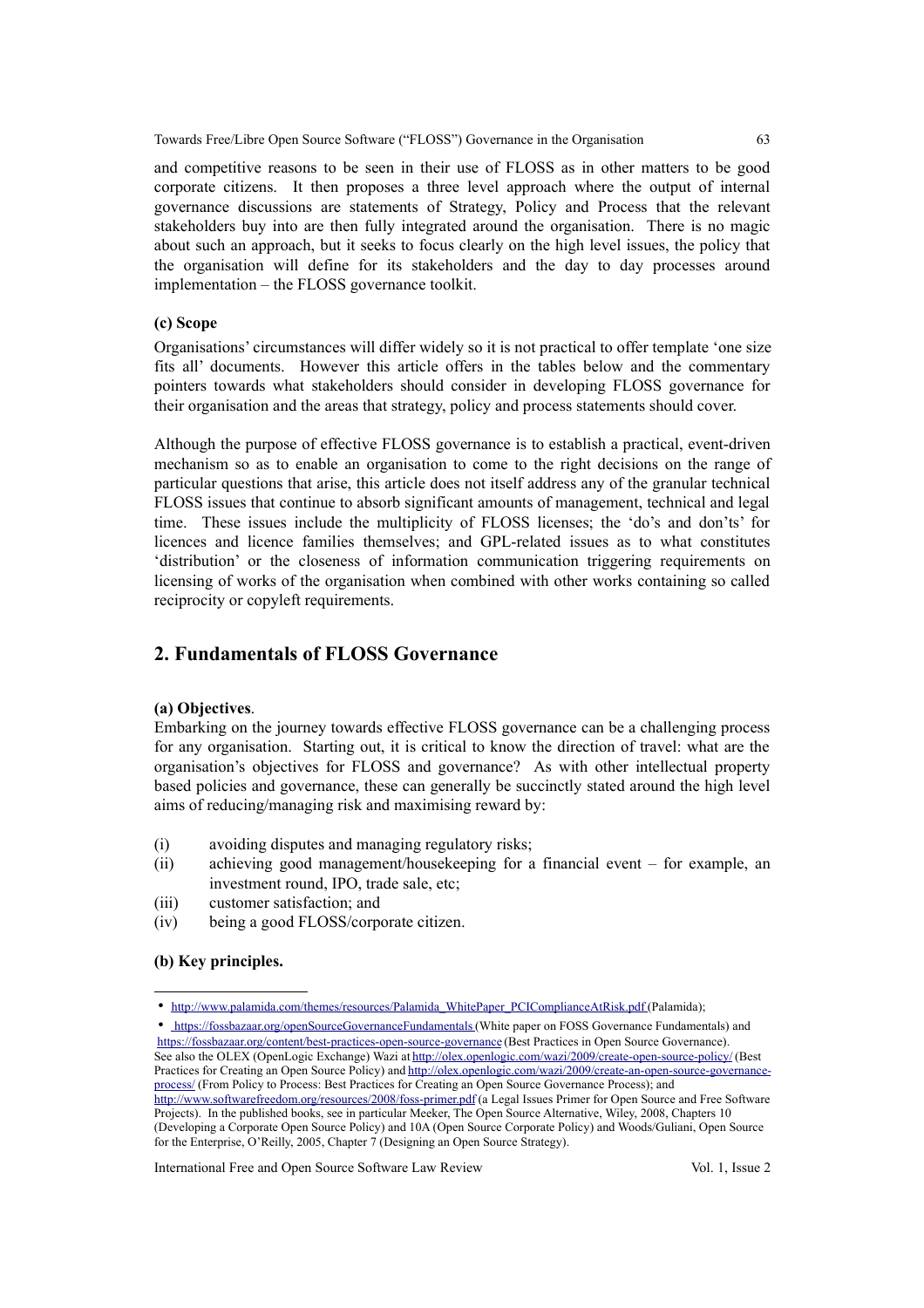## 64 Towards Free/Libre Open Source Software ("FLOSS") Governance in the Organisation

Supporting these objectives, the key principles of FLOSS governance may similarly be concisely articulated as:

- (i) *source reliability*: know where the FLOSS your organisation is using is coming from;
- (ii) *acquisition*: know what FLOSS your organisation is using;
- (iii) *tracking*: know what the FLOSS your organisation is using does and where it is being used and re-used;
- (iv) *roles and responsibilities*: know who is responsible for what; and
- (v) *licence compliance*: know that your organisation is complying with its FLOSS licence obligations.

## **(c) FLOSS governance is particular to each organisation.**

Whilst the basic key FLOSS governance objectives and principles may easily be stated. applying them to any organisation moves quickly from the general to the particular. Effective FLOSS governance does not exist in a vacuum and needs to be anchored in the high level and the day to day – the strategic and the tactical – of the organisation and its operations.

## **(d) The range of organisations for which FLOSS governance is relevant.**

On the one hand, if your organisation is engaged for example in internal use only of FLOSS – i.e. no re-distribution outside the organisation – the issues and so governance will differ from an organisation using FLOSS in the products or services that it markets. Equally, in the 'internal use only' case, the position of a public sector organisation – say a Government Department or Local Authority - will be different from the private sector as public sector organisations, in their drive to use public money wisely, may be encouraged or mandated to use FLOSS over proprietary solutions and may have more formal, even statutorily prescribed, procurement procedures which FLOSS governance will need to be consistent with.

On the other hand, if your organisation develops software using FLOSS and then distributes software with FLOSS components (whether as a service or as a licence), different and likely more complex issues will arise compared to the 'internal use only' case. In this 'distribution' case, emphasis is also likely to differ as a practical matter between a business to consumer ('B2C') organisation supplying FLOSS components within the software it commercialises for use by the consumer end user and a business to business ('B2B') organisation supplying FLOSS components within the software it commercialises for use by other businesses (and not the consumer end user).

Other factors relevant to the emphasis that FLOSS governance will take in any particular case include the geographical spread of the business(es) – a company with a number of development centres around the world will look at things differently from a company with all its developers under one roof; and product spread – to take an example from the communications industry, a manufacturer of devices with embedded software applications like mobile phones will be in a different position from a fixed or mobile operator principally supplying telecoms services rather than products (even if, as in the case of BT, the service may be delivered using a router containing embedded FLOSS applications as part of the service).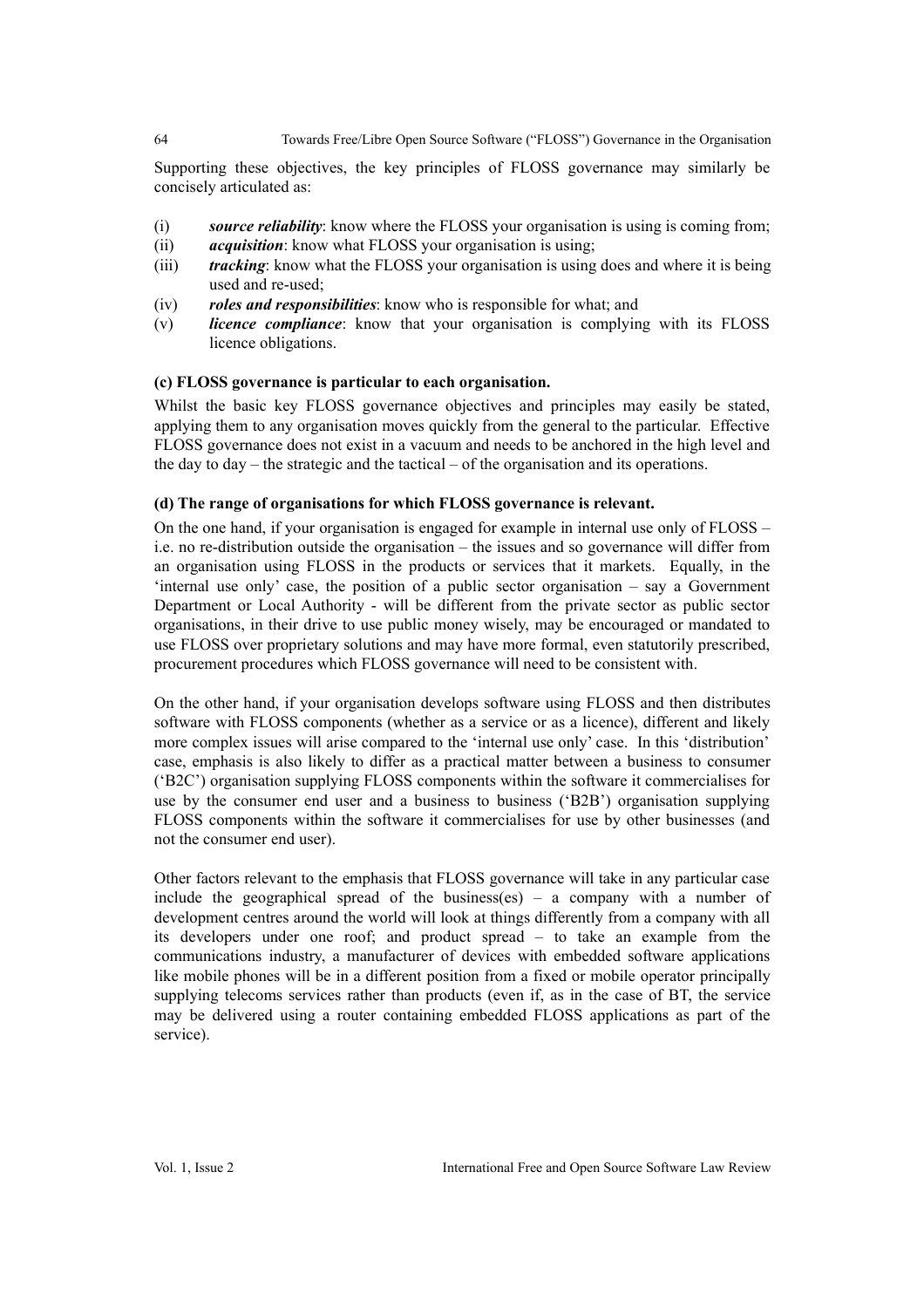# **3. Contexts of FLOSS Governance – Building Blocks, Threads and Integration**

It is helpful to think of the components of successful FLOSS governance as building blocks, linked or threaded together by context. These threads include 'achievements to date' and acquired FLOSS experience when embarking on FLOSS governance implementation; the people context; the strategic context; the policy context; and the process context. Each of these threads, and the individual building blocks within them, need then to be integrated across the organisation to take account of the context as a whole.

## **(a) Thread 1: FLOSS achievements to date**

Each organisation at the stage where it is considering formalising FLOSS governance will almost certainly have arrived at a start point which likely has some notable FLOSS achievements to date – it might have shaped the core FLOSS issues it faces in its business and may already have done ad hoc work identifying the top FLOSS licences it uses in its business.

#### **(b) Thread 2: the People context**

FLOSS use in the organisation on anything other than a purely ad hoc basis will involve a number of stakeholder groups inside and outside organisation and effective FLOSS governance will depend on integration and cooperation between them in a way that is supportive and positive. There may well be many interested stakeholders whose interests will need intermediation in order to arrive at an agreed approach to governance. Table 1 below illustrates potential stakeholders in an organisation and summarises for each possible objectives in relation to FLOSS and how they may be achieved.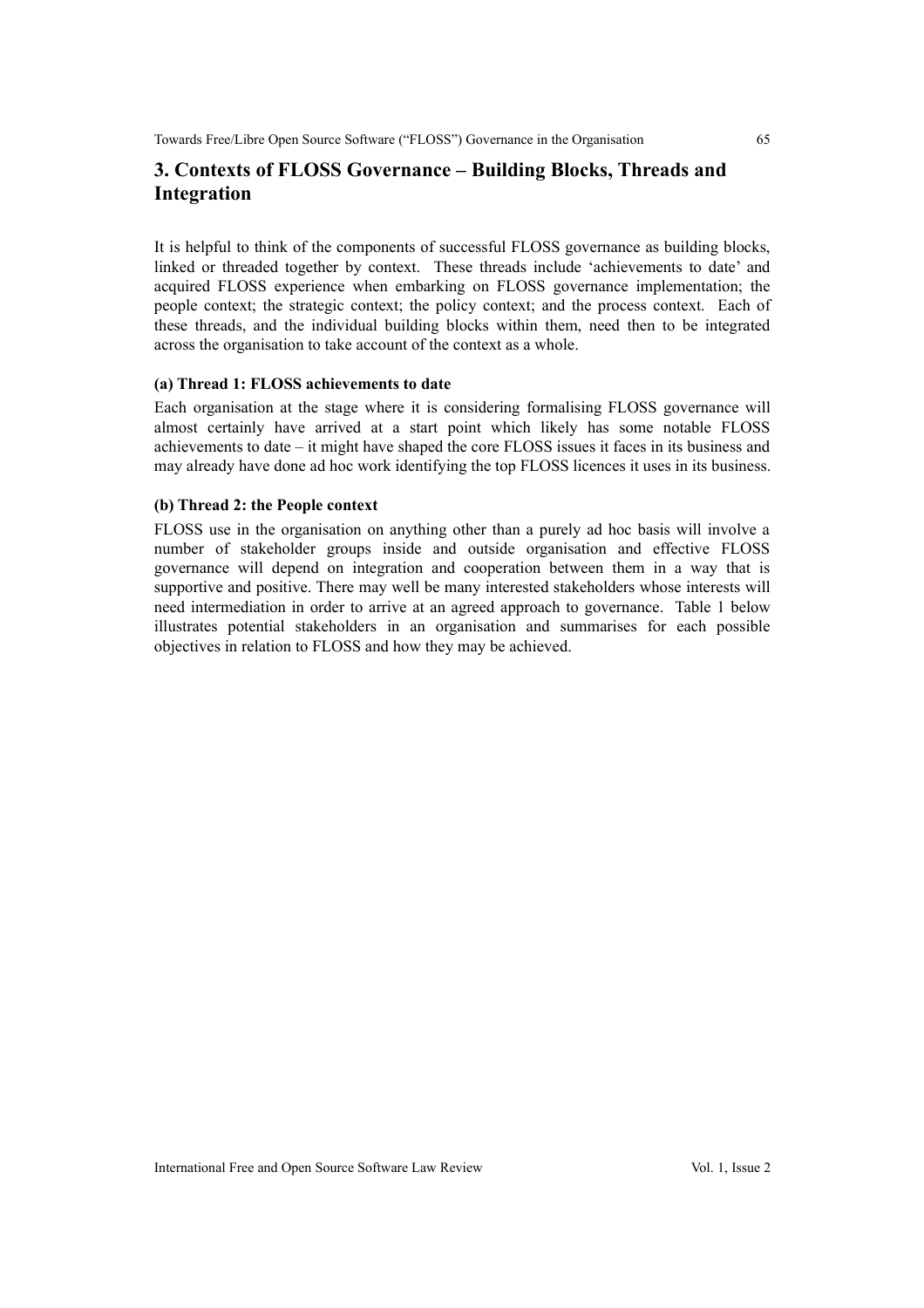|                | <b>STAKEHOLDER/GROUP</b>                 | PRIME FLOSS OBJECTIVE                                                                                                                                                                | <b>HOW</b><br>PRIME<br><b>FLOSS</b><br><b>OBJECTIVE IS ACHIEVED</b>                                                                                                                     |
|----------------|------------------------------------------|--------------------------------------------------------------------------------------------------------------------------------------------------------------------------------------|-----------------------------------------------------------------------------------------------------------------------------------------------------------------------------------------|
| $\mathbf{1}$   | CEO/Leadership Team                      | Managing and ensuring effective use of FLOSS Shaping and delivering best<br>aligned with corporate strategy                                                                          | practice to achieve FLOSS<br>governance                                                                                                                                                 |
| $\overline{2}$ | CFO/Finance Team                         | Organisation's<br><b>FLOSS</b><br>benefits<br>and<br>identified, quantified and managed                                                                                              | risks FLOSS<br>components<br>and<br>licences<br>and<br>other<br>commitments<br>(like)<br>other<br>software assets) identified and<br>recorded                                           |
| 3              | CIO/Technical Team                       | Delivery of FLOSS components/developments on Implementing technical side of<br>time and on budget; technical management of FLOSS governance (e.g. code<br>FLOSS governance programme | indicator tool)                                                                                                                                                                         |
| 4              | Contractors                              | See Customers, Developers Suppliers                                                                                                                                                  | Developers<br>See Customers,<br>Suppliers                                                                                                                                               |
| 5              | Customers                                | Business advantage through use of Organisation's Performance<br>technology/services with FLOSS risk managed                                                                          | of contractual<br>commitments<br>in<br>Organisation/customer<br>contracts                                                                                                               |
| 6              | Developers                               | Knowledge that FLOSS use is encouraged $\&$ Follow FLOSS governance $\&$<br>understand how he/she is able to use FLOSS in feed back on possibilities for<br>daily work               | improvement                                                                                                                                                                             |
| 7              | Directors/Supervisory Board Organisation | adopts<br>appropriate<br>governance aligned to organisation's strategy                                                                                                               | FLOSS Effective FLOSS governance<br>properly implemented                                                                                                                                |
| 8              | ('FLOSSCO')                              | FLOSS Compliance Officer Developing, implementing and ensuring ongoing FLOSS strategy, policy and<br>compliance with FLOSS governance                                                | process statements articulated,<br>agreed and implemented                                                                                                                               |
| 9              | <b>FLOSS</b><br>Working<br>('FLOSSWP')   | Party Focal point for interests of organisation's Manages<br>stakeholders; crucible for FLOSS governance                                                                             | FLOSSCO;<br>communication back to other<br>stakeholders                                                                                                                                 |
| 10             | HR Team                                  | To understand the HR and legal status to be given FLOSS Policy statement to<br>to FLOSS governance and Policy statements                                                             | form part of the organisation's<br>employee/contractor handbook                                                                                                                         |
| 11             | Legal Team                               | Minimising legal risks maximising benefits to Support other stakeholders in<br>Organisation in its contractual commitments and managing FLOSS governance,<br>FLOSS governance        | with particular emphasis on<br>documents<br>(statements,<br>contracts, etc)                                                                                                             |
| 12             | Sales & Marketing Team                   | Revenue generation/cost reduction,<br>satisfaction                                                                                                                                   | customer Risk of unauthorised FLOSS<br>use managed                                                                                                                                      |
| 13             | Shareholders                             | Shareholder value                                                                                                                                                                    | Using FLOSS in an efficient,<br>compliant way enables cost<br>reduction, increase in profit,<br>increased<br>competitiveness,<br>efficiencies<br>increased<br>and<br>reduced IP leakage |
| 14             | Suppliers                                | Performance of contractual commitments<br>Organisation/supplier contracts                                                                                                            | in Compliance<br>with<br>Organisation's<br>inbound<br>transactions/procurement<br>policies for FLOSS                                                                                    |

## **TABLE 1 – STAKEHOLDERS, THEIR FLOSS OBJECTIVES AND HOW THEY ARE ACHIEVED**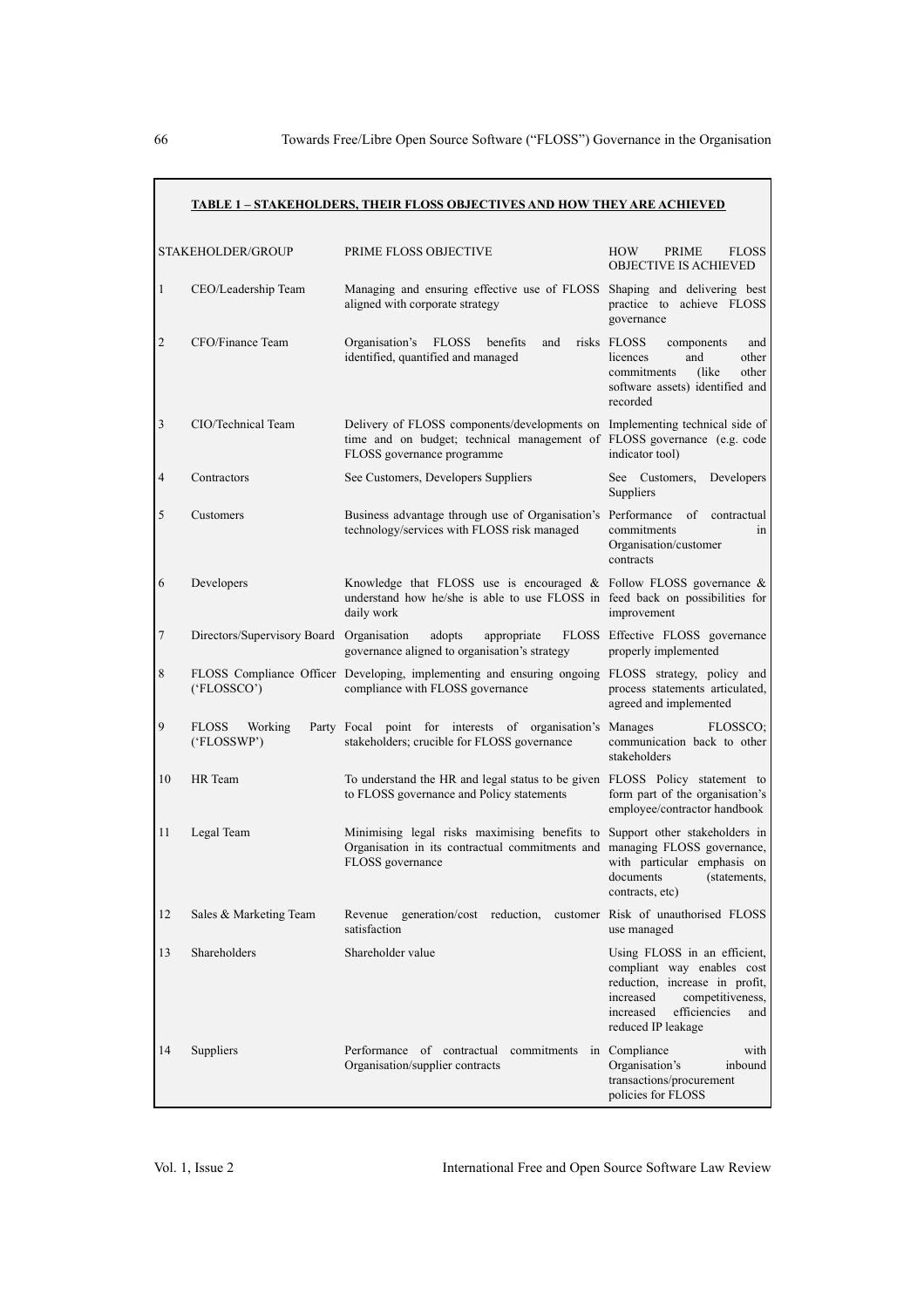Towards Free/Libre Open Source Software ("FLOSS") Governance in the Organisation 67

## **(c) Thread 3: the Strategy context**

FLOSS governance does not live in a vacuum. At the highest level, it should align with other statements of organisational strategy – including corporate, risk management and IP strategy generally. The FLOSS Strategy statement is also the mechanism by which the internal consensus between the stakeholders is established and articulated. It is then a key point of reference for communication and education and for the development of the FLOSS Policy statement. The organisation's leadership must be able to intermediate between the different groups and arrive at an agreed, short, clear, high level statement about where and why it will and will not use FLOSS. Table 2 illustrates pointers towards an organisational FLOSS Strategy.



1. [Organisation]'s FLOSS objectives. [Organisation] will continue to use FLOSS in order to increase [Organisation]'s:

- ability to attract the best talent by building a development community at the forefront of FLOSS skills;
- competitiveness by increasing development and operational efficiency and effectiveness, enabling faster time to market and reducing costs; and
- value to stakeholders.

2. FLOSS compliance. [Organisation] fully recognises and respects the rights of, and its agreements with, others just as it expects others to respect [Organisation]'s rights and perform their agreements with us. Accordingly, [Organisation] respects the need to ensure compliance with the terms of its legal obligations in licence agreements for FLOSS that it uses.

3. FLOSS governance within [Organisation]: achieving the right balance. [Organisation] is committed to implementing best practice FLOSS governance. The purpose of [Organisation]'s best practice FLOSS governance is effectively, appropriately, proportionately and transparently to balance the objectives set out at paragraph 1 and the compliance expectation set out paragraph 2. This balance will be achieved: within [Organisation]:

- by supporting [Organisation]'s development community in their work as governance for developers by developers;
- by effective communication, including educating, training and raising/maintaining awareness of FLOSS issues among all stakeholders;
- by taking into account the interests of all stakeholders; and
- through the active and timely support of all stakeholders;
- with [Organisation]'s partners:
- by ensuring that [Organisation]'s supplier and customer partners are aware of and comply with their FLOSS obligations, through [Organisation]'s contracts and appropriate relationship management.
- 4. The mixed software environment. [Organisation]'s use of FLOSS will continue to be in a 'mixed' software environment:
	- using FLOSS and proprietary [Organisation]- and third party- owned software;
	- constantly evaluating where FLOSS is best used within [Organisation]; and
	- through re-use of FLOSS components where appropriate thereby leveraging [Organisation]'s knowledge and technical resources.

5. Further details, etc. This Strategy statement forms part of [Organisation]'s FLOSS governance along with our Policy statement and Process statement. It is subject to review and change. For further details please contact [Organisation]'s FLOSS Compliance Officer at [email] and our FLOSS online resource kit at [intranet URL].

## **(d) Thread 4: the Policy context.**

The heart of FLOSS governance is the FLOSS Policy statement. A well crafted Policy should:

- (i) be *clear and brief*, otherwise people will not read and understand it;
- (ii) be *event driven*, setting out roles and responsibilities as to who to go to and who does what in particular scenarios:
- (iii) set out *criteria and decision points* for FLOSS use: apply Occam's razor the simpler answer is usually right– and try to calibrate the Policy so it will settle 80% of decisions, while providing for effective exception management; and
- (iv) set out the *information* to be collected and tracked.

International Free and Open Source Software Law Review Vol. 1, Issue 2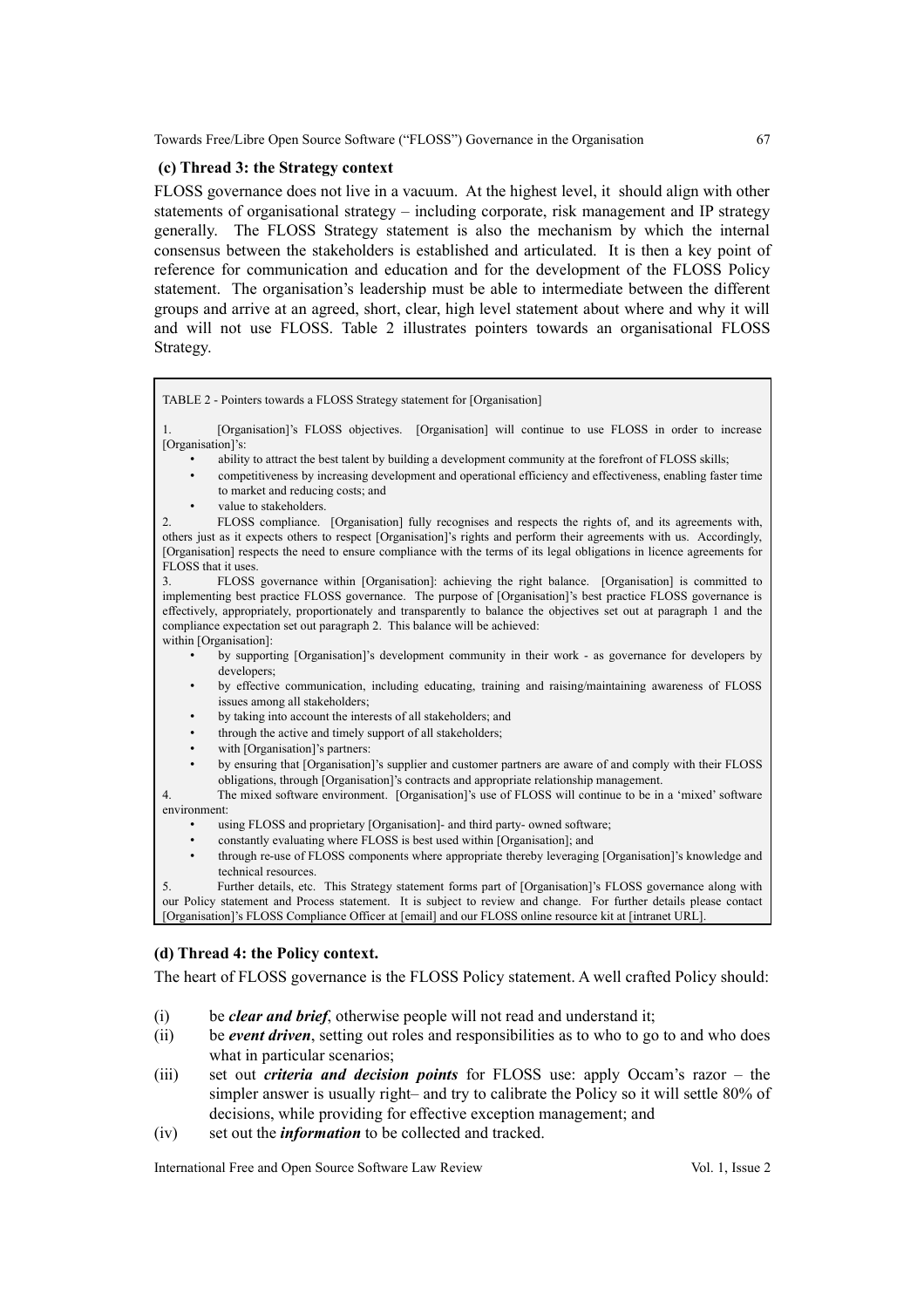Table 3 below sets out pointers towards a FLOSS Policy around three main headings – scope and rationale; roles, responsibilities, training and awareness; and by transaction type inbound, in house and outbound. Commentary on a number of the more difficult issues in practice is provided by way of footnote.

TABLE 3 - Pointers towards a FLOSS Policy statement for [Organisation] Scope and rationale 1. Scope • Purpose: This Policy statement is designed to supplement our existing policy and processes relating to [Organisation]'s products and services. It deals specifically with development and licensing considerations that must be fully understood and complied with when using and otherwise dealing with FLOSS within products and services that [Organisation] [markets][uses]; • Who does this Policy statement apply to?<sup>[5](#page-7-0)</sup> This Policy statement is mandatory and applies to everybody in [Organisation] who is responsible for [product design, launch and support across all [Organisation]'s solutions, whether as an employee or contractor. The intention is to ensure that [Organisation] understands, complies with, and is seen to understand and comply fully with the obligations and duties as contained in the relevant FLOSS licence terms; • What is the legal status of this Policy statement?<sup>[6](#page-7-1)</sup> This Policy statement [forms part of [Organisation]'s HR handbook (for employees) and part of the Contractor handbook (for corporate and individual contractors)] [has the same legal status as equivalent policy statements]; • Design process: All products and services that [Organisation] markets and that contain FLOSS must be [design approved by the [Organisation] review body] [(or other authorised body or process)], taking into account architectural, security, legal, commercial and all other relevant considerations. In particular, as part of that design approval FLOSS licence terms must be understood and processes put in place to ensure [Organisation] compliance once the product/service is launched; • Code indicator tool<sup>[7](#page-7-2)</sup>: All source code in products and services that [Organisation] markets are to be scanned before launch using a FLOSS indicator tool. This will enable FLOSS code to be identified and all associated FLOSS licences to be checked for compliance with the relevant licence's terms. Information from the scan must be acted upon so as to ensure [Organisation]'s compliance with the obligations in the relevant FLOSS licences; • Further details, etc: This Policy statement forms part of [Organisation]'s FLOSS governance along with our strategy statement and Process statement. It is subject to review and change. For further details please contact [Organisation]'s FLOSS Compliance Officer at [email] and our FLOSS online resource kit at [intranet URL]. 2. Rationale The rationale behind this part of the Policy statement is to provide an introduction to FLOSS models and ensure FLOSS licences are given the attention and respect they require as a legal document; • The licensing of FLOSS code follows a different style of business model to the type [Organisation] has historically been used to. Most proprietary software is licensed under what can be called a Proprietary Model, where the copyright owner reserves all the rights the law grants, except for certain specific rights

<span id="page-7-0"></span><sup>5</sup>The HR aspects of the Policy are particularly important in considering how the organisation will ensure that FLOSS governance is effective. If it already has IT (email use for example) or intellectual property policies that are incorporated expressly or by reference into the HR handbook or even the contract of employment, it will be relatively straightforward to treat FLOSS governance similarly. If there is nothing comparable already in place, a number of questions need to be addressed, including particularly consequences of non-compliance where a developer uses FLOSS otherwise than in accordance with the FLOSS Policy or contributes to a FLOSS project otherwise than as permitted.

<span id="page-7-1"></span><sup>6</sup>HR difficulties can be compounded by the tension that generally arises between copyright law (where copyright in software developed by an employee in the course of his or her employment generally vests in the employer by operation of law) and code contributions to FLOSS projects (which generally provide that copyright in code contributed to the project is owned by the project). Again, corporate policy needs to be thought through and articulated in advance here. To complete the picture, it is worth remembering that under English law for example software developed by a contractor – whether an individual or a corporation – needs to be expressly assigned in order to belong to the organisation engaging the contractor. This requirement arises as a result of Section 11 of the UK Copyright Designs and Patents Act 1988, which provides that the individual who writes the software is the first copyright owner  $(S.11(1))$  except where that individual is an employee writing software in the course of his or her employment, the employer is the first copyright owner in the absence of agreement to the contrary (S.11.(2)).

<span id="page-7-2"></span><sup>7</sup>The products of specialist FLOSS service providers like Black Duck, Palamida and Fossology and the code indicator tools and other technology platforms they supply can automate and take significant cost out of manual processes. See also Table 4, Part B below (Processes).

Vol. 1, Issue 2 International Free and Open Source Software Law Review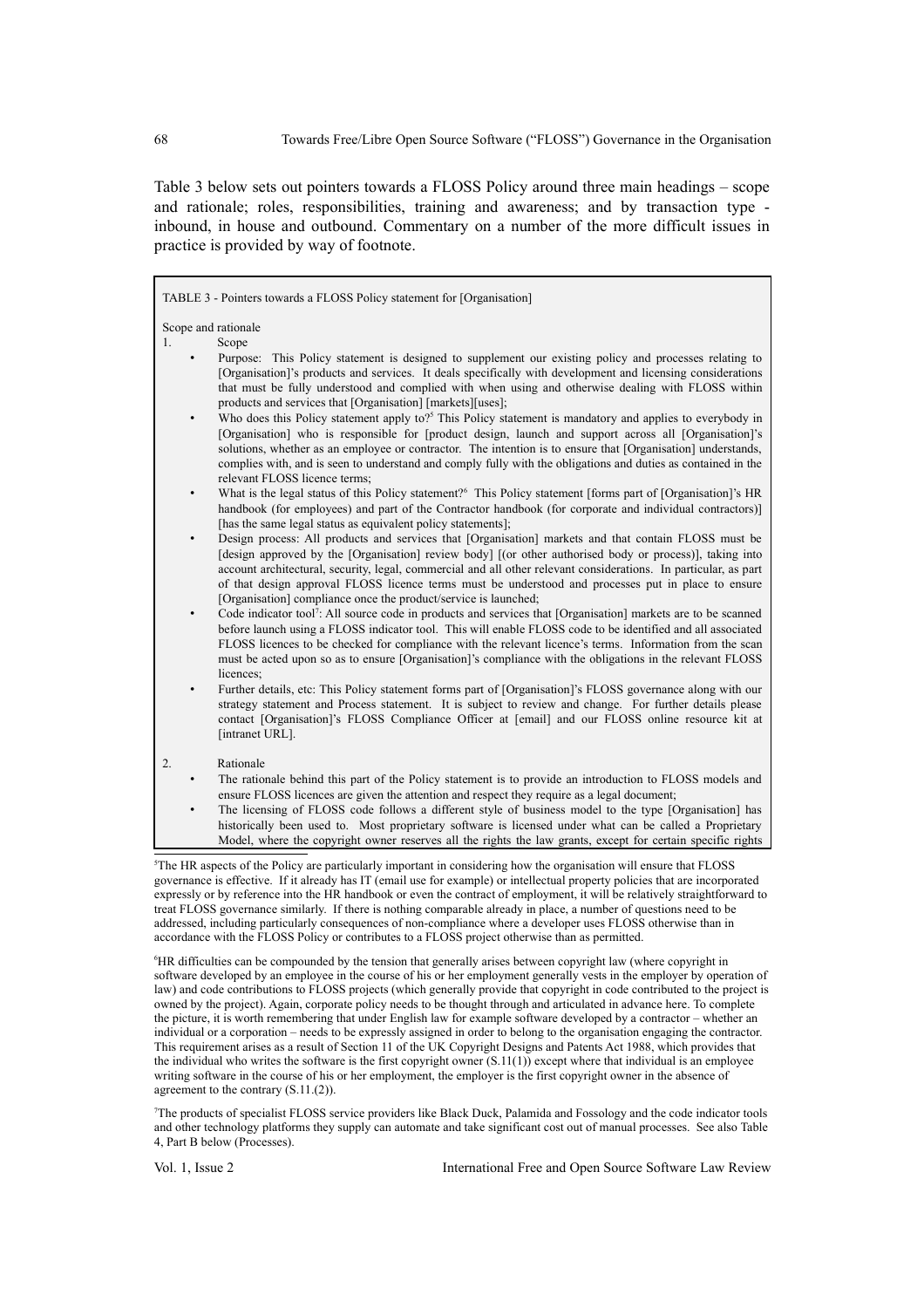

<span id="page-8-0"></span><sup>&</sup>lt;sup>8</sup> The FLOSSCO and the FLOSSWP are the lynchpins of the FLOSS governance process. The FLOSSCO is generally drawn from the development or technical rather than Legal team in practice, with Legal team representation on the working party.

International Free and Open Source Software Law Review Vol. 1, Issue 2

<span id="page-8-1"></span><sup>9</sup> See previous footnote.

<span id="page-8-2"></span><sup>&</sup>lt;sup>10</sup> An effective, continuing communication, training and awareness programme is of the essence of good FLOSS governance.

<span id="page-8-3"></span><sup>&</sup>lt;sup>11</sup>The FLOSS policy should be event driven – i.e. it needs to think through and define in advance the sorts of issues that will arise. It should then aim to prescribe decision making which will deal with 80% of the issues that arise, with effective escalation to deal promptly with the other 20%. The events in this illustration are defined by reference to inbound, in-house and outbound transactions.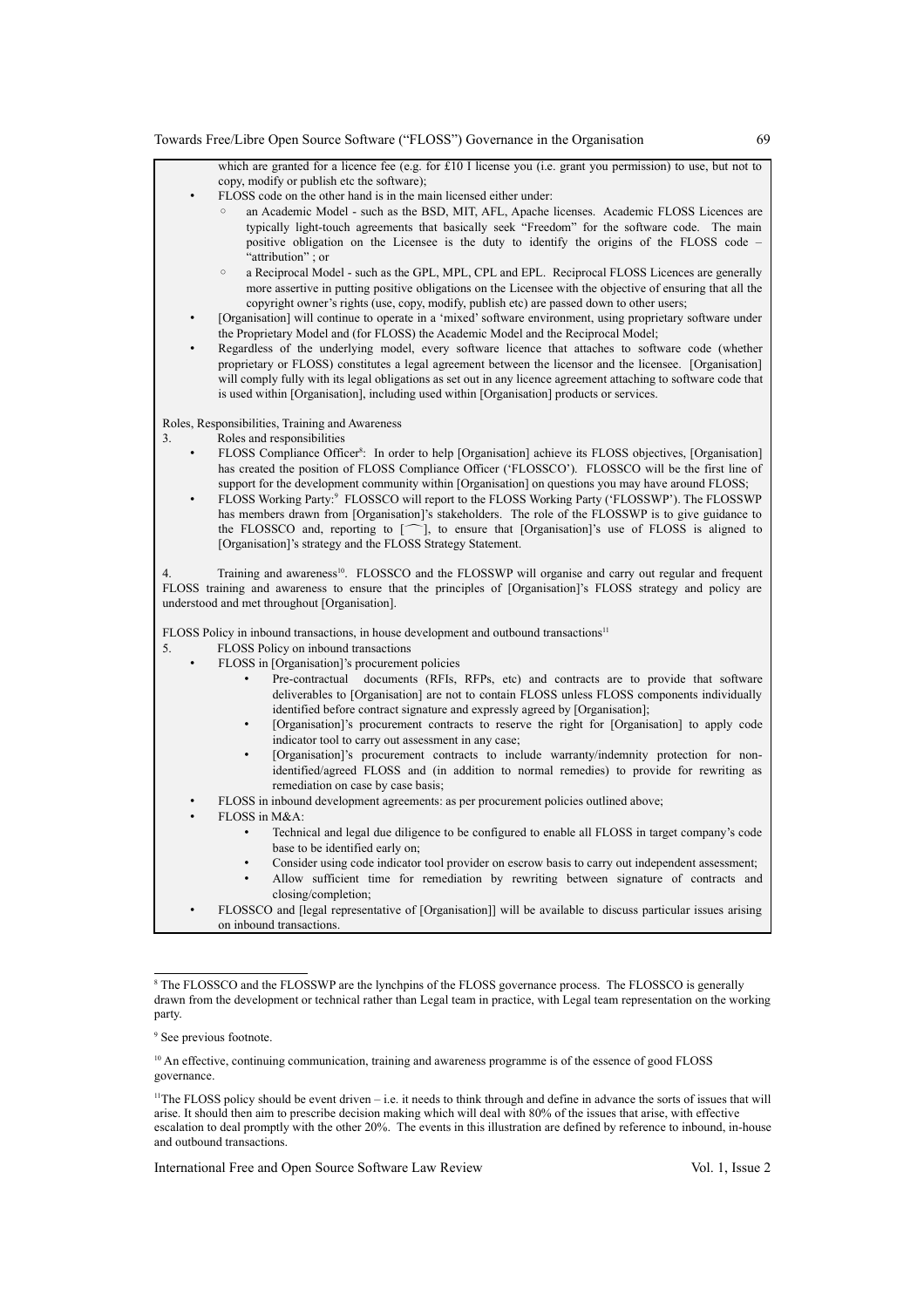| 70             | Towards Free/Libre Open Source Software ("FLOSS") Governance in the Organisation                                                                                                                                                    |
|----------------|-------------------------------------------------------------------------------------------------------------------------------------------------------------------------------------------------------------------------------------|
| 6.             | FLOSS Policy on in house development                                                                                                                                                                                                |
|                | outline of authorisation mechanism:                                                                                                                                                                                                 |
|                | FLOSS governance will operate across the organisation on the basis of pre-approved FLOSS<br>components/software and the FLOSS licences that attach to them;                                                                         |
|                | Assessments through indicator tool: [Organisation] will:                                                                                                                                                                            |
|                | assess what FLOSS it [and its contractors] [is/are] using in [its/their] operations; and<br>associate the relevant FLOSS licences with the FLOSS so assessed to be used;<br>$\bullet$                                               |
| by:            |                                                                                                                                                                                                                                     |
|                | assessing 'incoming' code using the code indicator tool;<br>pre-launch/release code assessments; and                                                                                                                                |
|                | carrying out periodical assessments of internally developed code to verify that the<br>FLOSS being used within [Organisation] is what is expected to be used;                                                                       |
|                | Remediation where necessary: [Organisation] will develop a process to review, assess and<br>remediate instances of non-compliance with [Organisation]'s Policy statement or otherwise in<br>relation to a particular FLOSS licence; |
|                | FLOSS licence approval:                                                                                                                                                                                                             |
|                | approval will be on the basis of the FLOSS licences determined to be most commonly used within<br>[Organisation];                                                                                                                   |
|                | Approval 'do's and don'ts': approval will be to enable use of the software concerned on the basis<br>$\bullet$<br>of clear, short, simple 'do's and don'ts' addressing the needs of [Organisation] developers;                      |
|                | Scope of approval: Unapproved open source software, software licensed on an unapproved<br>$\bullet$<br>licence, or use outside the 'do's and don'ts' will be prohibited;                                                            |
|                | Post-implementation approval: The post-implementation approval process will involve the<br>$\bullet$<br>FLOSSCO and will be designed to support the development community in giving timely positive                                 |
| 7 <sub>1</sub> | assistance whilst respecting open source licence obligations.<br>[Organisation]'s Policy on contributions to FLOSS projects. [set out here whether and if so to what FLOSS                                                          |
|                | projects and on what terms [Organisation] developers may contribute code and other work $]^{12}$ .                                                                                                                                  |
| 8.             | FLOSS Policy on outbound transactions                                                                                                                                                                                               |
| $\circ$        | [Organisation]'s template [licence/services agreements] set out [Organisation]'s approach to FLOSS in its                                                                                                                           |
|                | customer contracts;                                                                                                                                                                                                                 |
| $\circ$        | FLOSSCO and [legal representative] of [Organisation] will be available to discuss particular issues arising                                                                                                                         |

## **(e) Thread 5: the Process context**

on outbound transactions.

The FLOSS processes should take the strain of FLOSS governance. The process context is where the interrelationships with and dependencies on policies outside the FLOSS area and other building blocks and threads within it need to integrate. These are illustrated at Part A of Table 4 below.

Pre-implementation (see Part B of Table 4), the project needs to be treated like any other development project in the organisation, with proper resource allocation, planning, mapping and timetabling. Consider using a pilot in one part of the business to gain experience that can than be rolled out across the organisation as a whole. Consider an amnesty to get the development community onside – this is the 'hearts and minds' time. As a practical matter, the importance of technology platforms to take out time and cost, add efficiency enhance collaboration, improve record keeping and ensure validation can scarcely be over emphasised.

Part C of Table 4 sets out consideration that the organisation will need to address on implementation. The FLOSS governance processes will need to be supple enough to cater for the range of activities post-implementation, and these are summarised at Part D of Table 4.

TABLE 4 - CHECKLIST FOR FLOSS PROCESS statement for [Organisation] A. Dependencies 1. Dependencies on/links with:

Vol. 1, Issue 2 International Free and Open Source Software Law Review

<span id="page-9-0"></span><sup>&</sup>lt;sup>12</sup> See footnote 8.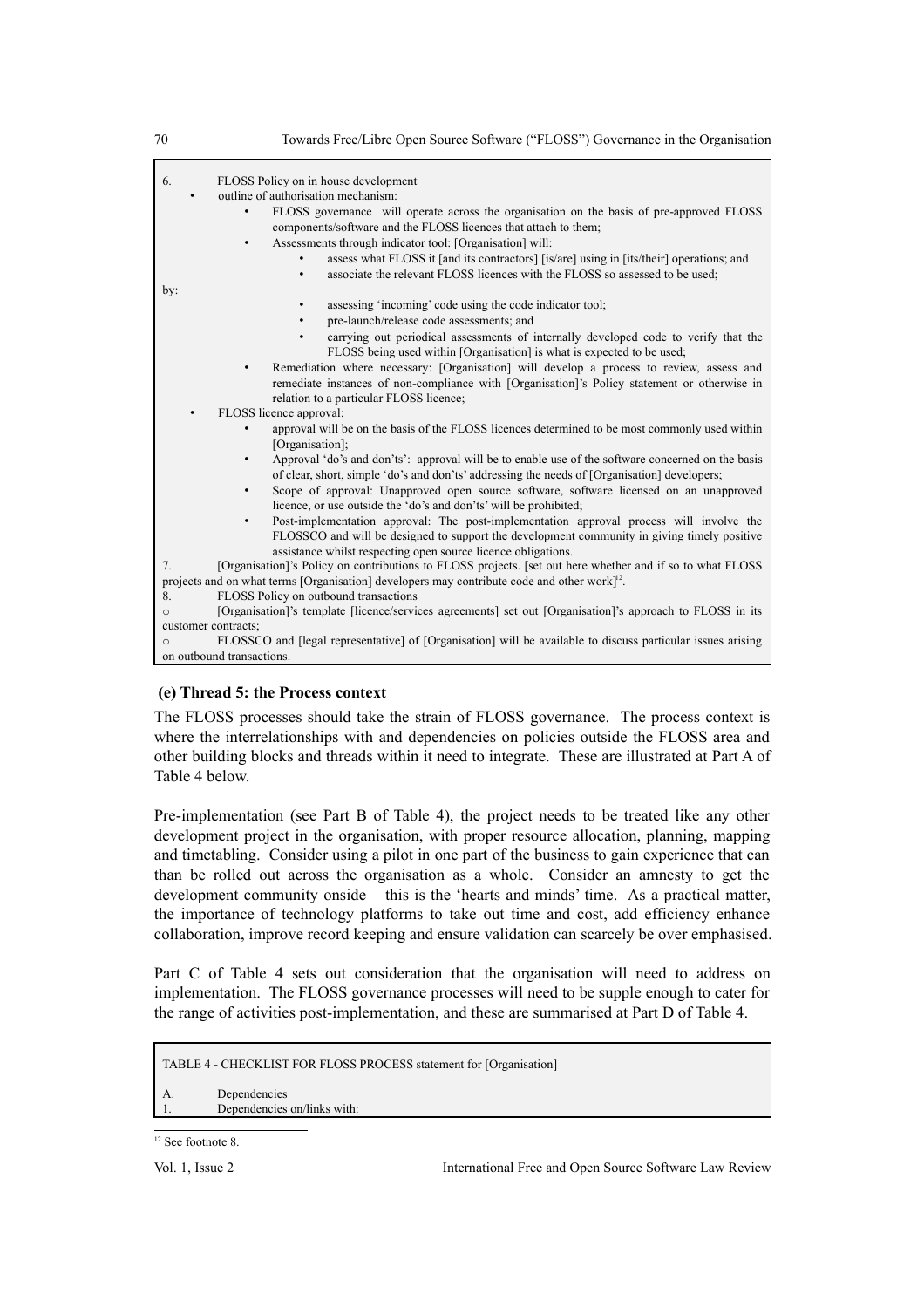| FLOSS governance Strategy and Policy statements;<br>$\bullet$                                                           |
|-------------------------------------------------------------------------------------------------------------------------|
| [Organisation] patents and other IPR policies;<br>$\bullet$                                                             |
| Relevant stakeholder groups – e.g. architecture group, etc;<br>$\bullet$                                                |
| Source code management (CVS, subversion, etc);<br>$\bullet$                                                             |
| HR policies;<br>$\bullet$                                                                                               |
| Inbound/outbound contract groups;<br>$\bullet$                                                                          |
| Exit strategy (if applicable).                                                                                          |
|                                                                                                                         |
|                                                                                                                         |
| <b>B.</b><br>Pre-Implementation                                                                                         |
| 2.<br>Project planning, road mapping, timetabling. Treat implementation of FLOSS governance at the process              |
| level like any other development project – with sufficient/appropriate resources, and detailed project planning, road   |
| mapping, dependency management and timetabling.                                                                         |
| Indicator tool implementation. Consider procurement of and budget implications for indicator tool well in<br>3.         |
| advance of FLOSS governance implementation.                                                                             |
| Initial assessment. Consider initial code assessment (NB: make sure you can continue to use the assessment<br>4.        |
| results even after the contract with the indicator tool provider has terminated).                                       |
| Consider amnesty for developers pre-implementation to encourage/bolster need for compliance use post-<br>5.             |
| implementation. For example, where a developer had perhaps mistakenly used FLOSS otherwise than in strict               |
| compliance with the relevant licence terms but, on realising the mistake, had not informed the his or her manager, the  |
| 'amnesty' would seek to encourage full reporting of the mistake within the Organisation before a certain date without   |
| fear of adverse consequences – on a sort of 'confess and be forgiven' basis. This would enable the Organisation to have |
| a full picture and a firm foundation from which to assess and if necessary remediate.                                   |
| Consider pilot project implementation of the processes initially before roll out across [Organisation] in order<br>6.   |
| to gain experience about what works best.                                                                               |
| C.<br>Implementation                                                                                                    |
| 7.<br>Approval for FLOSS licences most commonly used.                                                                   |
| Identify [Organisation]'s 'top [X]' FLOSS licences most commonly used within [Organisation], e.g.: [list];<br>$\circ$   |
| Refer [intranet hyperlink] for methodology of how these FLOSS licences have been identified and analysis;<br>$\circ$    |
| 8.<br>Approval 'do's and don'ts'                                                                                        |
| Consider approval on the basis of short form, easily accessible/readable 'Do's and Don'ts';<br>$\circ$                  |
| Consider maintaining intranet URL to show FLOSS [components] whose licences have been approved;<br>$\circ$              |
| Consider maintaining separate intranet URL to show FLOSS licences that are approved for use;<br>$\circ$                 |
| Consider maintaining separate intranet URL of FLOSS components/licences (if any) whose use always<br>$\circ$            |
| requires prior specific approval from FOSSCO/legal;                                                                     |
| Pre-launch/release compliance check using code indicator tool or otherwise.<br>9.                                       |
| 10.<br>Set out service levels for FOSSCO/FOSSWG responses to individual questions outside scope of                      |
| policy/process guidance.                                                                                                |
| Post Implementation<br>А.                                                                                               |
| 11.<br>Arrangements for code and other information repository.                                                          |
| 12.<br>Periodical code assessment.                                                                                      |
| 13.<br>Remediation where necessary.                                                                                     |
| 14.<br>Training and awareness.                                                                                          |

## **4. Conclusion**

As FLOSS use in the organisation approaches ubiquity, FLOSS governance is rapidly becoming a 'must have' not just a 'nice to have' in order to manage risk and benefit effectively. Each organisation's needs will be different, and senior management will need to consider all aspects of this complex question carefully before embarking on FLOSS governance implementation, as they would in any sophisticated software development project. At the end of the journey, management is looking to have in place integrated processes across all relevant business functions to manage effective use of FLOSS throughout the organisation. To get there, it should consider disassembling the various pieces into their building block components and threading them together by start point (achievements to date), people (stakeholders) and the strategic, policy and process aspects.